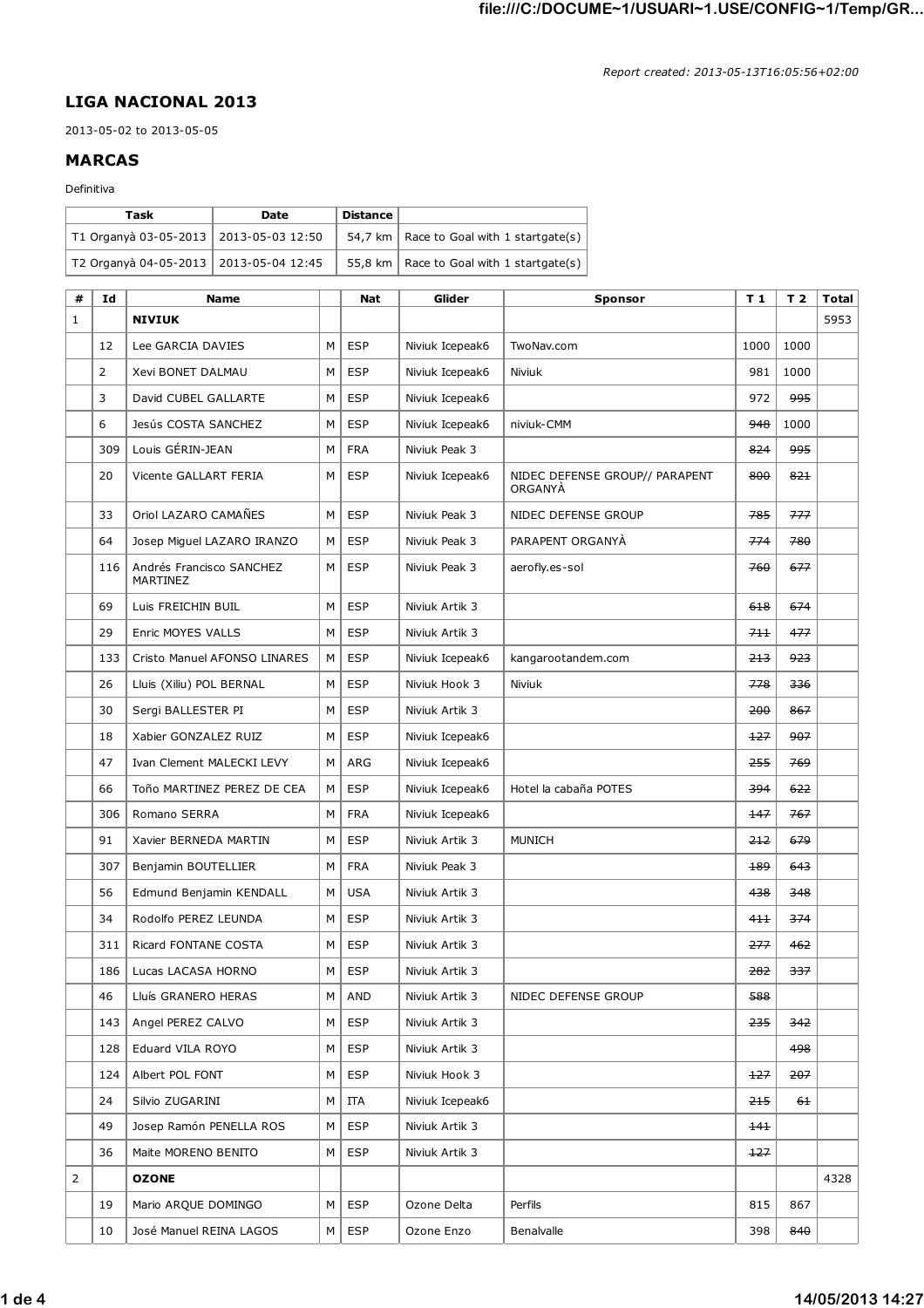| # | Id             | <b>Name</b>                                     |   | Nat          | Glider                | Sponsor                    | T <sub>1</sub> |       | $T$ 2   Total |
|---|----------------|-------------------------------------------------|---|--------------|-----------------------|----------------------------|----------------|-------|---------------|
|   | $\mathbf{1}$   | Francisco Javier REINA LAGOS                    | M | <b>ESP</b>   | Ozone Enzo            | Ozone Alamair              | 235            | 994   |               |
|   | 39             | José Javier ALVAREZ<br><b>CASTILLEJO</b>        | M | <b>ESP</b>   | Ozone Enzo            |                            | 233            | 860   |               |
|   | 68             | Marcelo GAZZOLO ROSSI                           | M | ARG /<br>IΤΑ | Ozone Enzo            |                            | 202            | 695   |               |
|   | 110            | Fco. Javier POSADA ALONSO                       | M | <b>ESP</b>   | Ozone Delta           | <b>AVLE</b>                | 361            | 508   |               |
|   | 16             | Javier (Keniata) RUIZ-LARREA<br><b>DE TUERO</b> | M | <b>ESP</b>   | Ozone Mantra 4        | <b>ALAM AIR</b>            | 127            | 707   |               |
|   | 199            | Ramón CHAO BOAN                                 | M | <b>ESP</b>   | Ozone Delta           |                            | 232            | 368   |               |
|   | 5              | Larry PINO MANDRY                               | M | <b>ESP</b>   | Ozone Enzo            |                            | 394            | 84    |               |
| 3 |                | <b>SWING</b>                                    |   |              |                       |                            |                |       | 3625          |
|   | 9              | Iván COLÁS AZCÁRATE                             | M | <b>ESP</b>   | Swing Core 3          |                            | 333            | 1000  |               |
|   | 44             | Luis Manuel GAYOSO ARRIBAS                      | M | <b>ESP</b>   | Swing Core 3          | <b>AVLE</b>                | 399            | 853   |               |
|   | 27             | Andreas MEZGER                                  | M | CHE          | Swing Astral<br>7.26  | <b>SWING</b>               | 242            | 674   |               |
|   | 74             | <b>Txus BLANCO ZABALETA</b>                     | M | <b>ESP</b>   | Swing Astral 7        |                            | 215            | 677   |               |
|   | 96             | Robert JIMENEZ BLANCO                           | М | <b>ESP</b>   | Swing Astral 7        | Swing España               | 200            | 474   |               |
|   | 308            | Luis Miguel DIEZ GARCIA                         | M | <b>ESP</b>   | Swing Mistral 7       |                            | 240            | 393   |               |
|   | 53             | Asier IZCO OREJA                                | М | <b>ESP</b>   | Swing Astral 7        |                            | 363            |       |               |
|   | 182            | Oscar FALCON SOLDEVILA                          | М | <b>ESP</b>   | Swing Stratus 8       | Ktx2                       | 127            | 174   |               |
| 4 |                | <b>SKYWALK</b>                                  |   |              |                       |                            |                |       | 3205          |
|   | 45             | Felix AZAGRA NAVASCUES                          | М | <b>ESP</b>   | Niviuk Artik 3        |                            | 232            | 812   |               |
|   | 55             | Daniel MEZIAT DESPIERTO                         | M | <b>ESP</b>   | Skywalk<br>Cayenne 3  |                            | 214            | 817   |               |
|   | 101            | Juan Ignacio MAIZA OTAÑO                        | M | <b>ESP</b>   | Skywalk<br>Cayenne 4  | <b>NERE PATRIKA</b>        | 333            | 670   |               |
|   | 120            | Karlos IRURTIA ARRILLAGA                        | M | <b>ESP</b>   | Skywalk<br>Cayenne 4  |                            | 341            | 492   |               |
|   | 72             | Arcadio CARBO CAPAFONS                          | М | <b>ESP</b>   | Skywalk<br>Cayenne 4  |                            | 226            |       |               |
| 5 |                | <b>GIN</b>                                      |   |              |                       |                            |                |       | 2710          |
|   | $\overline{7}$ | Juan Carlos MARTINEZ MELON                      | М | <b>ESP</b>   | Gin Boomerang<br>9    | www.kasana.es              | 925            | 898   |               |
|   | 37             | Gorka ELDUAIEN MADARIAGA                        | м | <b>ESP</b>   | Gin Boomerang<br>X    |                            | 247            | 424   |               |
|   | 304            | David ESTRADA ARGELICH                          | М | <b>ESP</b>   | Gin Sprint            |                            | 216            |       |               |
| 6 |                | <b>WINDETCH</b>                                 |   |              |                       |                            |                |       | 2482          |
|   | 25             | Juan Manuel GARCIA GUERRERO                     | м | <b>ESP</b>   | Windtech Fenix        | NIDEC DEFENSE GROUP        | 761            | 725   |               |
|   | 82             | José Manuel SORLI RICO                          | М | <b>ESP</b>   | Windtech Fenix        |                            | 127            | 742   |               |
|   | 131            | Esteban MARTINEZ SAZ                            | М | <b>ESP</b>   | Windtech Fenix        |                            | 127            |       |               |
| 7 |                | <b>UP</b>                                       |   |              |                       |                            |                |       | 2345          |
|   | 303            | Sergi CLARET ESTUPIÑA                           | м | <b>ESP</b>   | Up Trango XC2         |                            | 743            | 481   |               |
|   | 222            | Mateu BENDICHO MARTINEZ                         | М | <b>ESP</b>   | Up Trango XC2         |                            | 248            | 434   |               |
|   | 305            | Jordi ESTAPER DIAZ                              | М | <b>ESP</b>   | Up Kantega XC2        | AIRE Y VUELO SLOT REAL CAR | 127            | 225   |               |
|   | 41             | Pedro Justo QUINTANA SIERRA                     | М | <b>ESP</b>   | Up Trango XC2         | aire y vuelo               | 214            | $+15$ |               |
| 8 |                | <b>AIRCROSS</b>                                 |   |              |                       |                            |                |       | 1905          |
|   | 301            | Jean-Yves TOUZAC                                | M | <b>FRA</b>   | Aircross U Sport<br>2 |                            | 399            | 821   |               |
|   | 300            | Chantal TOUZAC                                  | M | <b>FRA</b>   | Aircross U Sport<br>2 |                            | 140            | 545   |               |
| 9 |                | <b>AIRDESIGN</b>                                |   |              |                       |                            |                |       | 1178          |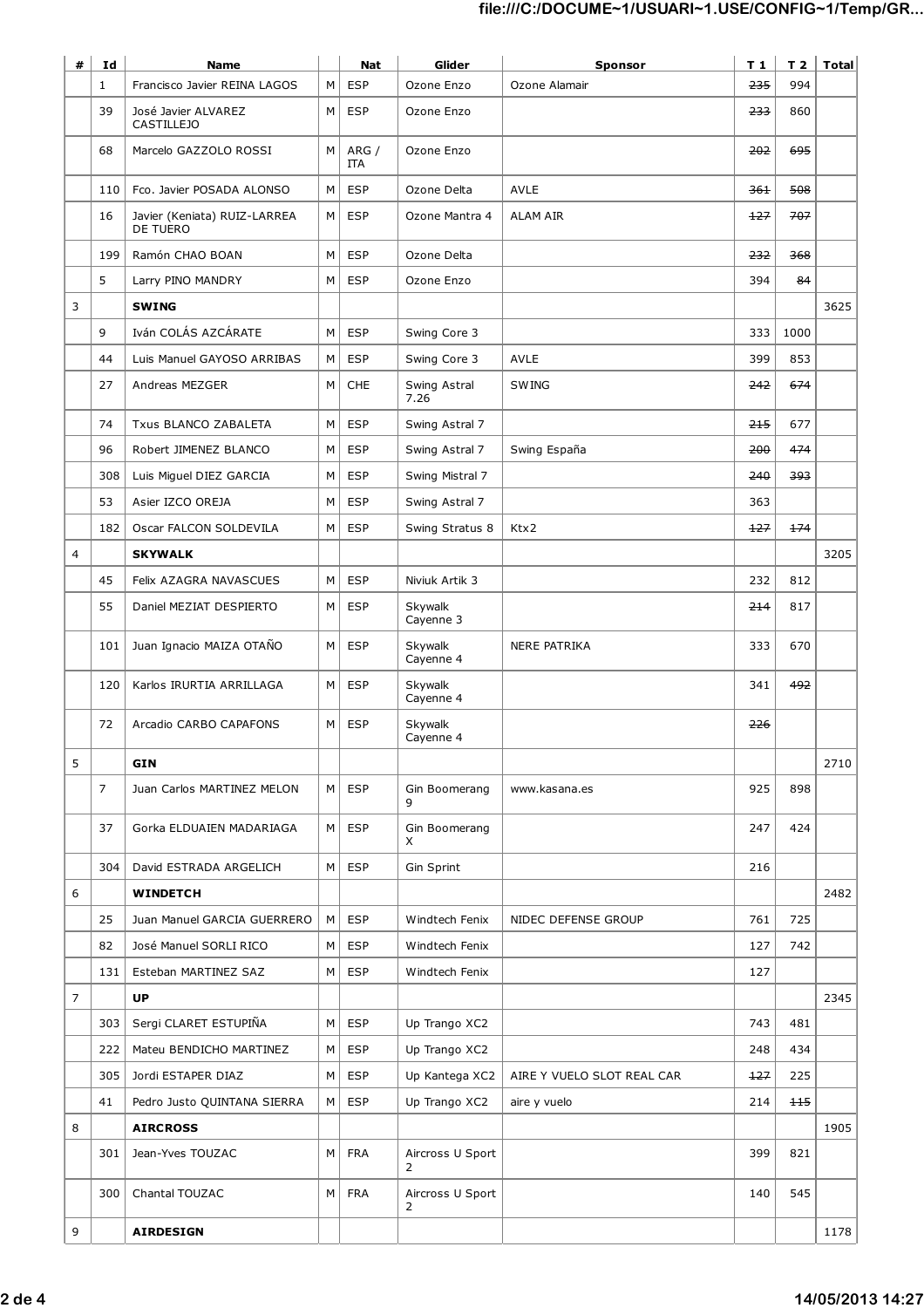| #  | Id  | <b>Name</b>              |   | <b>Nat</b> | Glider                                  | Sponsor                   | T1  | T <sub>2</sub> | Total |
|----|-----|--------------------------|---|------------|-----------------------------------------|---------------------------|-----|----------------|-------|
|    | 310 | Corentin LAMI SCHMIDER   | M | <b>FRA</b> | Airdesign Volt                          |                           | 722 | 456            |       |
| 10 |     | <b>NOVA</b>              |   |            |                                         |                           |     |                | 828   |
|    | 88  | Joan Lluís MORALES GOMEZ | M | <b>ESP</b> | Nova Factor 2                           |                           | 507 | 321            |       |
| 11 |     | <b>SOL</b>               |   |            |                                         |                           |     |                | 811   |
|    | 95  | Carlos PORTILLO VALERO   | M | <b>ESP</b> | Sol Synergy 5                           |                           | 132 | 679            |       |
| 12 |     | <b>GADRIENT</b>          |   |            |                                         |                           |     |                | 738   |
|    | 144 | Raúl GONZALEZ MONAJ      | M | <b>ESP</b> | <b>Gradient Avax</b><br>XC <sub>2</sub> |                           | 317 | 232            |       |
|    | 165 | Leire VAZ BARROSO        | M | <b>ESP</b> | Gradient Aspen<br>3                     |                           | 127 | 62             |       |
| 13 |     | <b>ICARO</b>             |   |            |                                         |                           |     |                | 730   |
|    | 141 | Antonio MORENO BALANYA   | M | <b>ESP</b> | <b>Icaro Maverick 2</b>                 | Volarenparapente Stripair | 232 | 498            |       |
| 14 |     | <b>U TURN</b>            |   |            |                                         |                           |     |                | 706   |
|    | 302 | Xavier PUJOL BARRICARTE  | M | <b>ESP</b> | U Turn Blacklight                       |                           |     | 706            |       |
| 15 |     | <b>ADVANCE</b>           |   |            |                                         |                           |     |                | 700   |
|    | 87  | Iñigo GARCIA PEREZ       | M | <b>ESP</b> | Advance Sigma<br>8                      |                           | 275 | 425            |       |
| 16 |     | <b>UTURN</b>             |   |            |                                         |                           |     |                | 557   |
|    | 210 | ROMAN OLYUKHNYCH         | M | UKR        | U Turn Passion                          |                           | 228 | 329            |       |